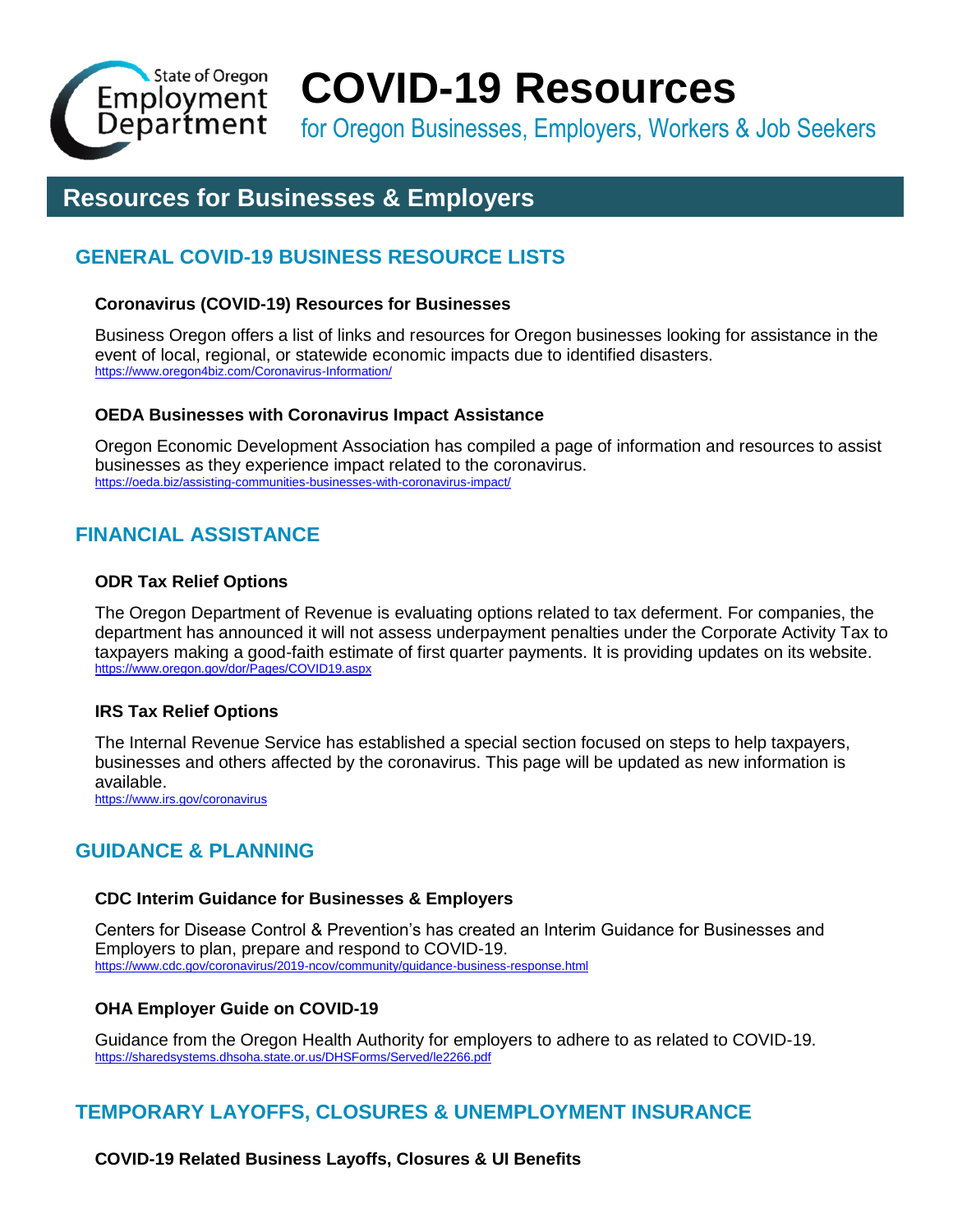This page from the Oregon Employment Department provides general guidance, FAQs, resources, and Press Releases on COVID-19 Related Business Layoffs, Closures, and Unemployment Insurance Benefits for employers, workers, and job seekers. <https://www.oregon.gov/employ/Pages/COVID-19.aspx>

# **COVID-19 Scenarios & Benefits Chart**

This chart from the Oregon Employment Department provides a comprehensive list of possible scenarios and applicable Employer Paid Sick Leave and Unemployment Insurance benefits available for employees impacted by COVID-19.

[https://www.oregon.gov/employ/Documents/EDPUB190\\_0320.pdf](https://www.oregon.gov/employ/Documents/EDPUB190_0320.pdf)

# **Information for Employers Considering Layoffs**

Information and resources for employers considering a layoff of workers due to business interruption. <https://www.oregon.gov/highered/institutions-programs/workforce/Pages/workforce-employers-layoffs.aspx>

# **Oregon Rapid Response & Layoff Aversion Information & Contacts**

Business closures and worker layoffs can occur for a variety of reasons including the potential threat posed by COVID-19. If there is an indication that the business closing or layoff might be averted, Oregon's Dislocated Worker Unit, in conjunction with the local Rapid Response Teams and other partners can provide technical assistance to interested parties to investigate possible layoff aversion strategies.

[https://www.oregon.gov/highered/institutions-programs/workforce/SiteAssets/Pages/workforce-employers-before](https://www.oregon.gov/highered/institutions-programs/workforce/SiteAssets/Pages/workforce-employers-before-decision/Oregon%20Rapid%20Response%20and%20Layoff%20Aversion%20Information%20and%20Contacts.pdf)[decision/Oregon%20Rapid%20Response%20and%20Layoff%20Aversion%20Information%20and%20Contacts.pdf](https://www.oregon.gov/highered/institutions-programs/workforce/SiteAssets/Pages/workforce-employers-before-decision/Oregon%20Rapid%20Response%20and%20Layoff%20Aversion%20Information%20and%20Contacts.pdf)

## **Work Share Layoff Aversion Program**

When times are tough, Work Share provides Oregon businesses an alternative to layoffs. This newly streamlined program allows employers to leverage unemployment insurance (UI) to subsidize a portion of lost wages for employers whose work time is reduced due to market downturns or other business stressors.

<https://www.oregon.gov/employ/Businesses/WorkShare/Pages/Work%20Share%20Home%20Page.aspx>

# **PERMANENT BUSINESS CLOSURES**

## **Rapid Response Services**

The Higher Education Coordinating Commission has rapid response services to plan for job transitions needed when a business closure or mass layoff occurs, including cases of natural and other disasters. Local Rapid Response teams coordinate with employer, worker representative, Trade Act and Labor. [https://www.oregon.gov/highered/institutions-programs/workforce/SiteAssets/Pages/workforce-employers-before](https://www.oregon.gov/highered/institutions-programs/workforce/SiteAssets/Pages/workforce-employers-before-decision/Oregon%20Rapid%20Response%20and%20Layoff%20Aversion%20Information%20and%20Contacts.pdf)[decision/Oregon%20Rapid%20Response%20and%20Layoff%20Aversion%20Information%20and%20Contacts.pdf](https://www.oregon.gov/highered/institutions-programs/workforce/SiteAssets/Pages/workforce-employers-before-decision/Oregon%20Rapid%20Response%20and%20Layoff%20Aversion%20Information%20and%20Contacts.pdf)

# **Secretary of State Business Closure Resources**

This page from the Secretary of State outlines the steps for businesses making a permanent closure. It includes links to necessary information and forms from state and federal agencies. <https://sos.oregon.gov/business/Pages/close-a-business.aspx>

# **SMALL BUSINESS SUPPORT**

## **SCORE Small Business Disaster Preparedness**

SCORE can help small businesses be better prepared for unplanned business interruptions through a variety of free resources to help your business prepare for natural disasters and build a more resilient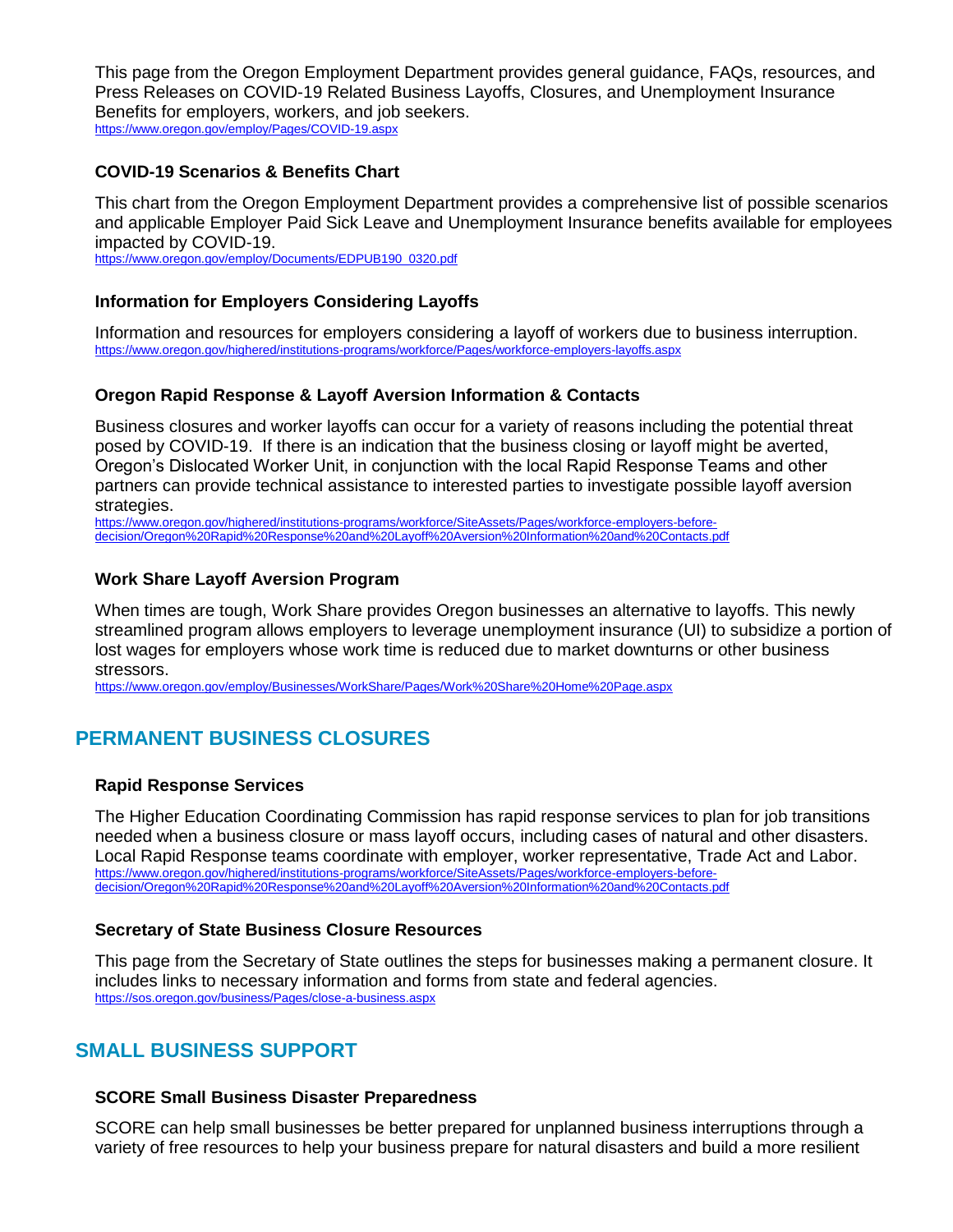community. They also have volunteer mentors with decades of experience available in your area to help you get your business back on track for the future. <https://core.score.org/disaster-preparedness-recovery>

## **COVID-19: Small Business Guidance & Loan Resources**

The U.S. Small Business Administration (SBA) offers a page of COVID-19 guidance and resources for small businesses and employers, including targeted, low-interest loans to small businesses and nonprofits that have been severely impacted by the Coronavirus (COVID-19). <https://www.sba.gov/page/coronavirus-covid-19-small-business-guidance-loan-resources>

## **Small Business Advocates**

The Small Business Advocates help small businesses that have a question or concern about state or local government as an independent voice for small business that speaks from an objective point of view. <https://www.oregon.gov/smallbusiness/Pages/default.aspx>

# **Closing a Small Business**

This page outlines the steps for businesses making a permanent closure. It includes links to necessary information and forms from state and federal agencies. <https://www.oregon.gov/smallbusiness/Pages/close-business.aspx>

# **EMPLOYEE RECRUITMENT ASSISTANCE**

## **Recruitment Services from WorkSource Oregon**

WorkSource Oregon will continue to offer a variety of recruitment services throughout the state. If you are seeking employers, contact a local WorkSource Oregon center and speak to a Business & Employment Specialist.

<http://www.worksourceoregon.org/Centers.html>

## **Place a Job Listing on iMatchSkills**

This site allows employers to list and manage job listings online and match to qualified job seekers. WorkSource Oregon is available to assist employers with registration or job listing management. [https://empportal.emp.state.or.us/mprod\\_imscod\\_dad/!pkg\\_startup.proc\\_new\\_home](https://empportal.emp.state.or.us/mprod_imscod_dad/!pkg_startup.proc_new_home)

# **AREA SPECIFIC BUSINESS RESOURCES**

## **Greater Portland COVID-19 Business Resources**

This page provides information about resources for Greater Portland businesses affected by COVID-19. This is a rapidly evolving situation and we will update this page as new information becomes available. <https://greaterportlandinc.com/covid-business-resources>

# **COVID-19 Marion County**

Updates on the impact of COVID-19 on Marion County <https://www.co.marion.or.us/HLT/Pages/COVID-19.aspx>

# **COVID-19 Deschutes County**

Updates on the impact of COVID-19 on Deschutes County Businesses <https://www.deschutes.org/administration/page/covid-19-business-resources>

# **COVID-19 Multnomah County**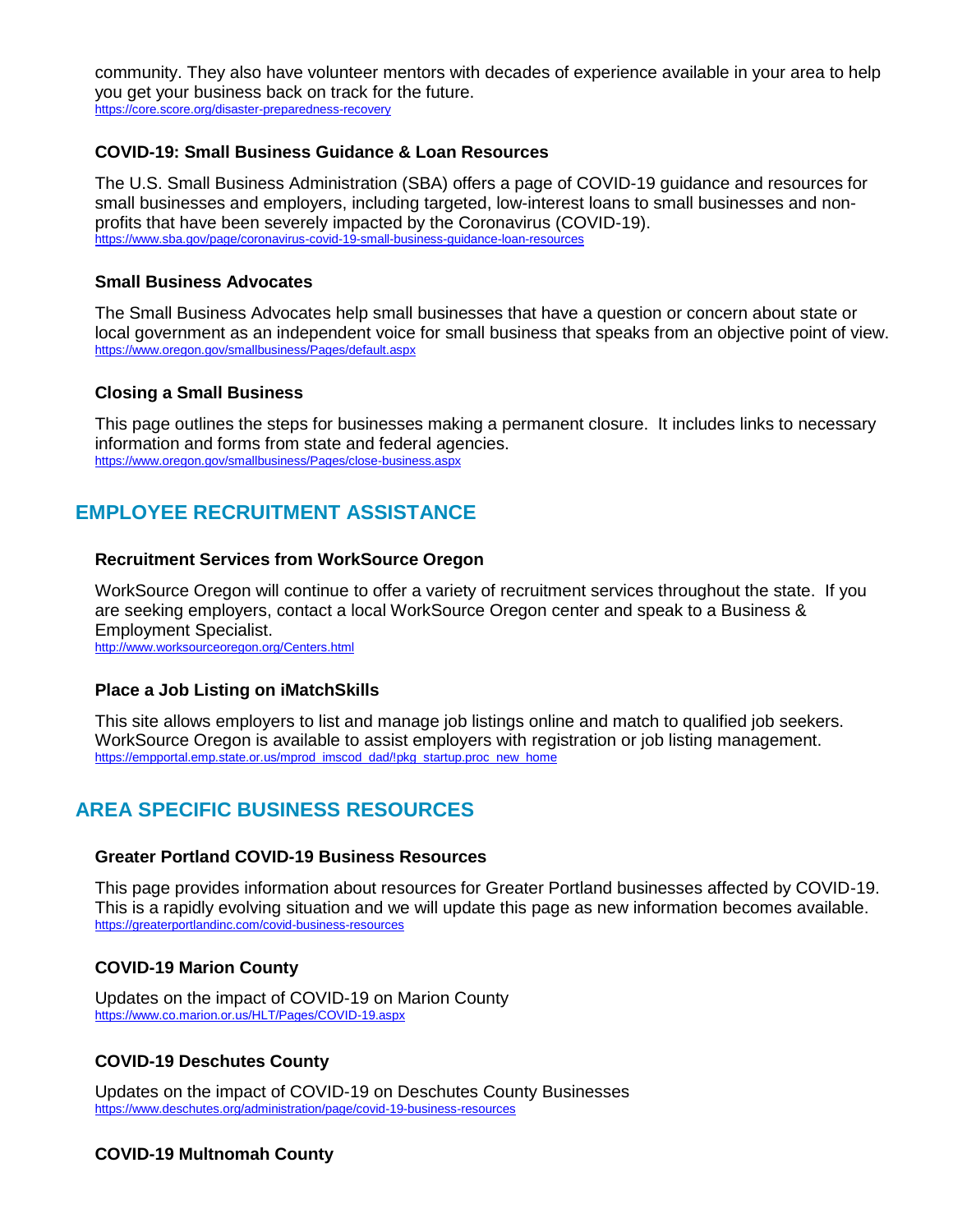# **COVID-19 Central Oregon**

Updates on the impact of COVID-19 on Central Oregon Businesses <https://edcoinfo.com/covid-19-central-oregon-business-resources/>

# **INDUSTRY SPECIFIC COVID-19 RESOURCES BUSINESS RESOURCES**

#### **Oregon Restaurants & Lodging Association**

ORLA is continually monitoring and working on behalf of Oregon's hospitality industry to provide information and resources to help mitigate the negative impacts of the coronavirus (COVID-19). [https://www.oregonrla.org/covid19\\_info.html](https://www.oregonrla.org/covid19_info.html)

#### **Oregon Manufacturers Extension Partnership**

OMEP is mobilizing information resources and other direct assistance to manufacturing businesses. <https://www.omep.org/covid-19-resources-for-oregon-manufacturers/>

#### **Technology Association of Oregon**

Technology Association of Oregon will be featuring the benefits and value that TAO member companies can provide to our greater community in response to the COVID-19 pandemic. <http://www.techoregon.org/preparing-cloud-native-world>

# **Resources for Workers & Job Seekers**

# **UNEMPLOYMENT INSURANCE (UI)**

#### **Unemployment Insurance Benefits**

The Oregon Employment Department provides Unemployment Insurance (UI) benefits to most workers who are out of work through no fault of their own. To get benefits, workers must meet some requirements. In general, to receive UI benefits for a week, you must be able to work, be available for work, and look for work you can do.

<https://secure.emp.state.or.us/ocs4/index.cfm?u=F20200322A121231B2635609.39663&lang=E>

## **COVID-19 Related Business Layoffs, Closures & UI Benefits**

This page from the Oregon Employment Department provides general guidance, FAQs, resources, and Press Releases on COVID-19 Related Business Layoffs, Closures, and Unemployment Insurance Benefits for employers, workers, and job seekers. <https://www.oregon.gov/employ/Pages/COVID-19.aspx>

## **Employment Department Temporary Rules for UI Benefits Flexibility**

The unemployment insurance system aims to help workers and businesses, and the communities they are in, during times of disrupted employment. This rule sets out unemployment insurance provisions applicable to the unique situations arising due to COVID-19 and the actions to slow its spread. <https://www.oregon.gov/employ/Documents/OAR%20471-030-0070-temporaryrule.pdf>

## **How to File an Initial Claim for UI Benefits**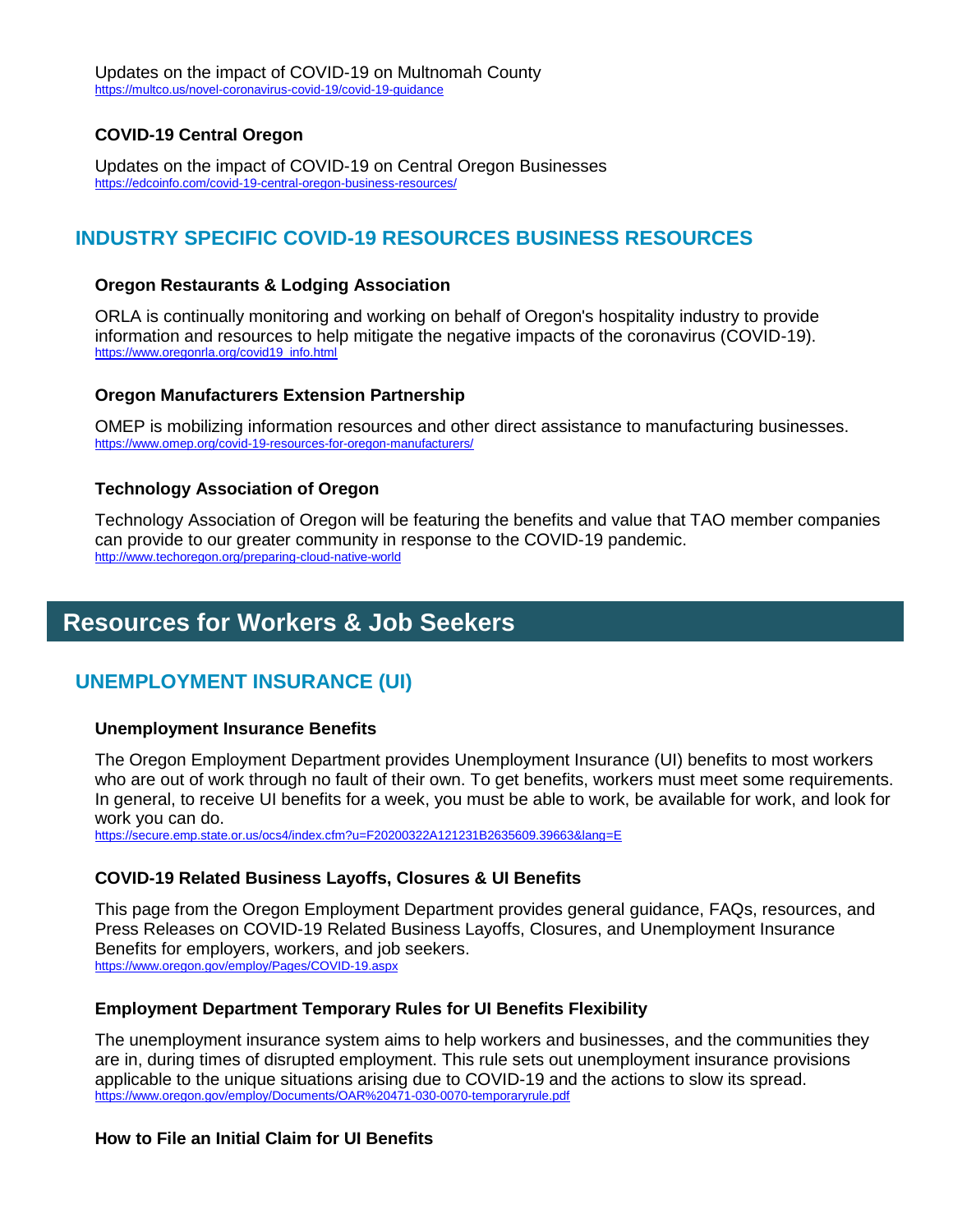Watch an informational video on how to file an initial claim for Unemployment Insurance Benefits. <https://www.oregon.gov/employ/Pages/Unemployment-Insurance-Videos.aspx>

## **How to File a Weekly UI Claim**

Watch an informational video on how to file your weekly claim for Unemployment Insurance Benefits. <https://www.oregon.gov/employ/Pages/Unemployment-Insurance-Videos.aspx>

## **Online Claim System**

Access to file for weekly benefits, view the status of your claim, change your PIN, sign up for Electronic Deposit of UI benefits, etc. <https://secure.emp.state.or.us/ocs4/index.cfm?u=F20200311A092508B69498364.1356&lang=E>

# **Weekly Claim Line Phone List**

For those unable to file their weekly claim through the Online Claim System, this list offers Weekly Claim Line phone numbers for all of Oregon. <https://secure.emp.state.or.us/ocs/wcl/?lang=E>

# **UI Claimant Handbook**

This handbook explains what you need to know while claiming Unemployment Insurance (UI) benefits. [https://www.oregon.gov/EMPLOY/Unemployment/Claimant\\_Handbook/Pages/default.aspx](https://www.oregon.gov/EMPLOY/Unemployment/Claimant_Handbook/Pages/default.aspx)

## **Unemployment Insurance FAQ**

Save time on the phone by first checking this page of Frequently Asked Questions to see if the answer you are looking for is available online. <https://www.oregon.gov/employ/Unemployment/Pages/UI-FAQ.aspx>

## **Videos on Unemployment Insurance Tips**

Watch informational videos with tips and answers about related to Unemployment Insurance, including how to file initial and weekly claims, what is a waiting week, how to sign up for Direct Deposit of UI benefits, working while claiming UI benefits, and more. <https://www.oregon.gov/employ/Pages/Unemployment-Insurance-Videos.aspx>

## **Tips for Calling Unemployment Insurance**

You can file an initial claim for UI benefits over the phone by calling 877-345-3484. Be aware that there may be significant wait times on the phone due to heavy demand, so file online if at all possible at [www.oregon.gov/employ.](http://www.oregon.gov/employ) Before you call, have your social security number ready and your Complete Work History for the past 18 months including employer names, addresses, and phone numbers, dates of employment, and estimated earnings.

# **JOB SEARCH SUPPORT**

## **WorkSource Oregon Job Search Services**

The WorkSource Oregon website provides links to resources that support Job Seekers in preparing for and finding employment. Employer job listings, resume writing resources, career exploration tools and labor market information are among the services provided. Staff is available to assist you and introduce you to the services that will benefit you in your work search. <http://www.worksourceoregon.org/>

## **Alternate Ways to Access WorkSource Services**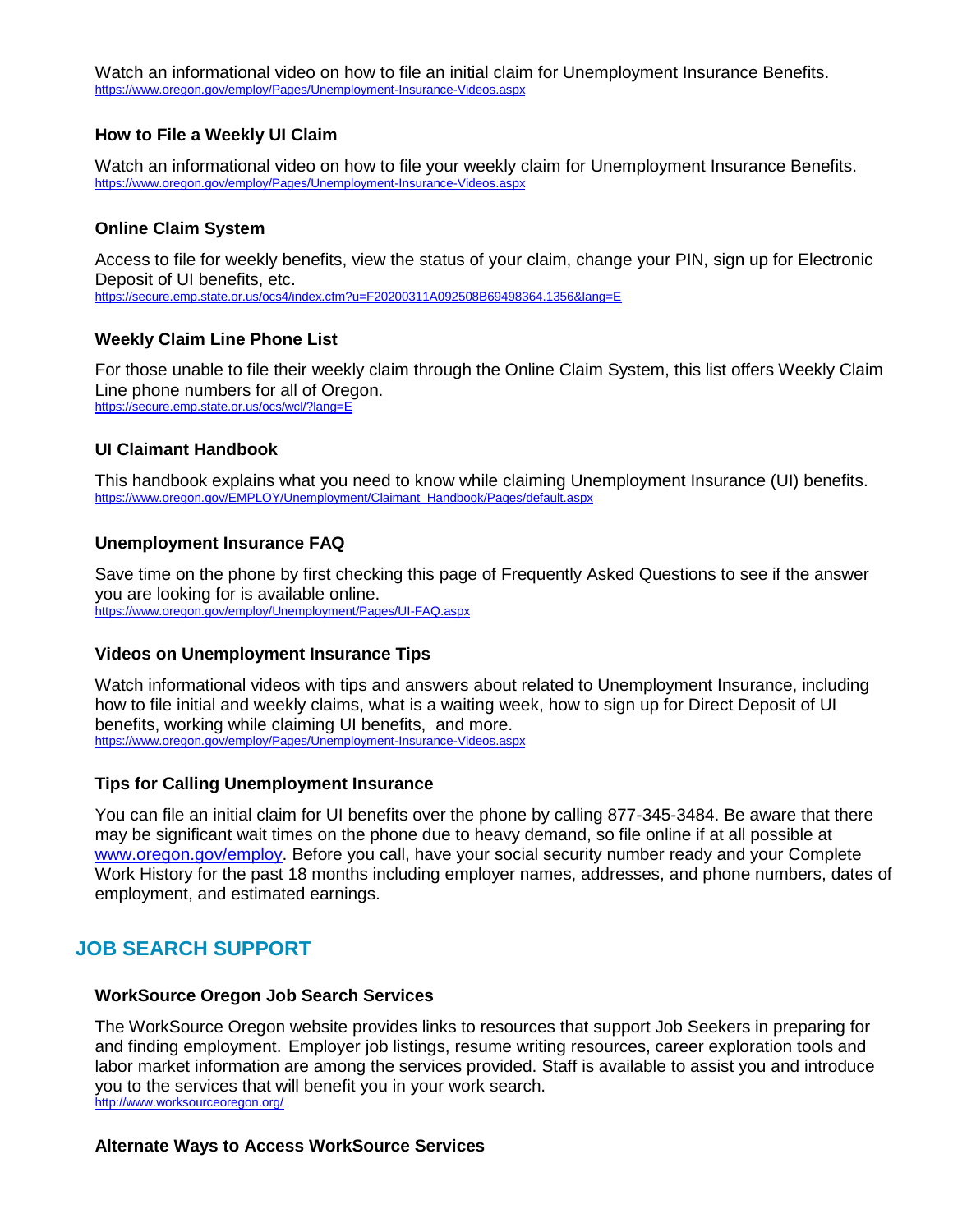In-person appointments/conversations are now are being offered over the phone or via Skype. Services available include resume assistance, interview guidance, job-search strategizing. Contact information for WorkSource Oregon centers is available at the link below. <http://www.worksourceoregon.org/Centers.html>

# **Contact a Local WorkSource Oregon Center**

Look up contact information for your local WorkSource Oregon centers. <http://www.worksourceoregon.org/Centers.html>

# **FOOD ASSISTANCE**

# **Online Application for SNAP Benefits**

SNAP offers food benefits to eligible, low-income individuals and families. Apply for Supplemental Nutrition Assistance Program (SNAP) benefits through this online application. <https://apps.state.or.us/onlineApplication/>

# **SNAP (Supplemental Nutrition Assistance Program) FAQ**

Get answers to Frequently Asked Questions about the Supplemental Nutrition Assistance Program to assist with applying for and receiving SNAP benefits. <https://apps.state.or.us/onlineApplication/pdf/FAQ.pdf>

# **Oregon Food Banks**

Find local food resources and information to access food banks in response to COVID-19. Pantries and food assistance sites across the state remain open with increased cleaning and changes in service to help minimize contact among groups of people. Though this website updates hours and availability on a daily, they advise calling ahead before visiting a partner agency. <https://www.oregonfoodbank.org/find-help/find-food/>

## **Where to Find School Meals During COVID-19 Closures**

Partners for a Hunger-Free Oregon are hosting a list of where to find school meals during COVID-10 closures in Oregon. The list is sorted by School District. [https://docs.google.com/spreadsheets/d/e/2PACX-1vQdNuwGk2d3GnFHMqWP5EOM4C9sTKriEoTXNlbCFjJuxHlOz8wKv89L](https://docs.google.com/spreadsheets/d/e/2PACX-1vQdNuwGk2d3GnFHMqWP5EOM4C9sTKriEoTXNlbCFjJuxHlOz8wKv89L-dtDAOf4lWcjl8QM82L-mOW3/pubhtml?gid=1537028636&%3Bsingle=true&%3Bwidget=true&%3Bheaders=false&urp=gmail_link)[dtDAOf4lWcjl8QM82L-mOW3/pubhtml?gid=1537028636&%3Bsingle=true&%3Bwidget=true&%3Bheaders=false&urp=gmail\\_link](https://docs.google.com/spreadsheets/d/e/2PACX-1vQdNuwGk2d3GnFHMqWP5EOM4C9sTKriEoTXNlbCFjJuxHlOz8wKv89L-dtDAOf4lWcjl8QM82L-mOW3/pubhtml?gid=1537028636&%3Bsingle=true&%3Bwidget=true&%3Bheaders=false&urp=gmail_link)

# **Accessing Food During the Coronavirus Outbreak**

Partners for a Hunger-Free Oregon have compiled a list of food resources and advice for Oregonians. <https://oregonhunger.org/covid-19/>

# **HOUSING & UTILITY ASSISTANCE**

## **211info Connection to Assistance Programs**

211info connects people with health and social service organizations to include enhanced information & referral and assistance programs that target specific services. Visit this site to find connect to assistance with utilities, housing, health, food, and other programs. <https://www.211info.org/>

## **Emergency Housing Help**

This page lists various housing assistance programs that are designed for lower income Oregonians, operate through local agencies (CAAs) and community service providers.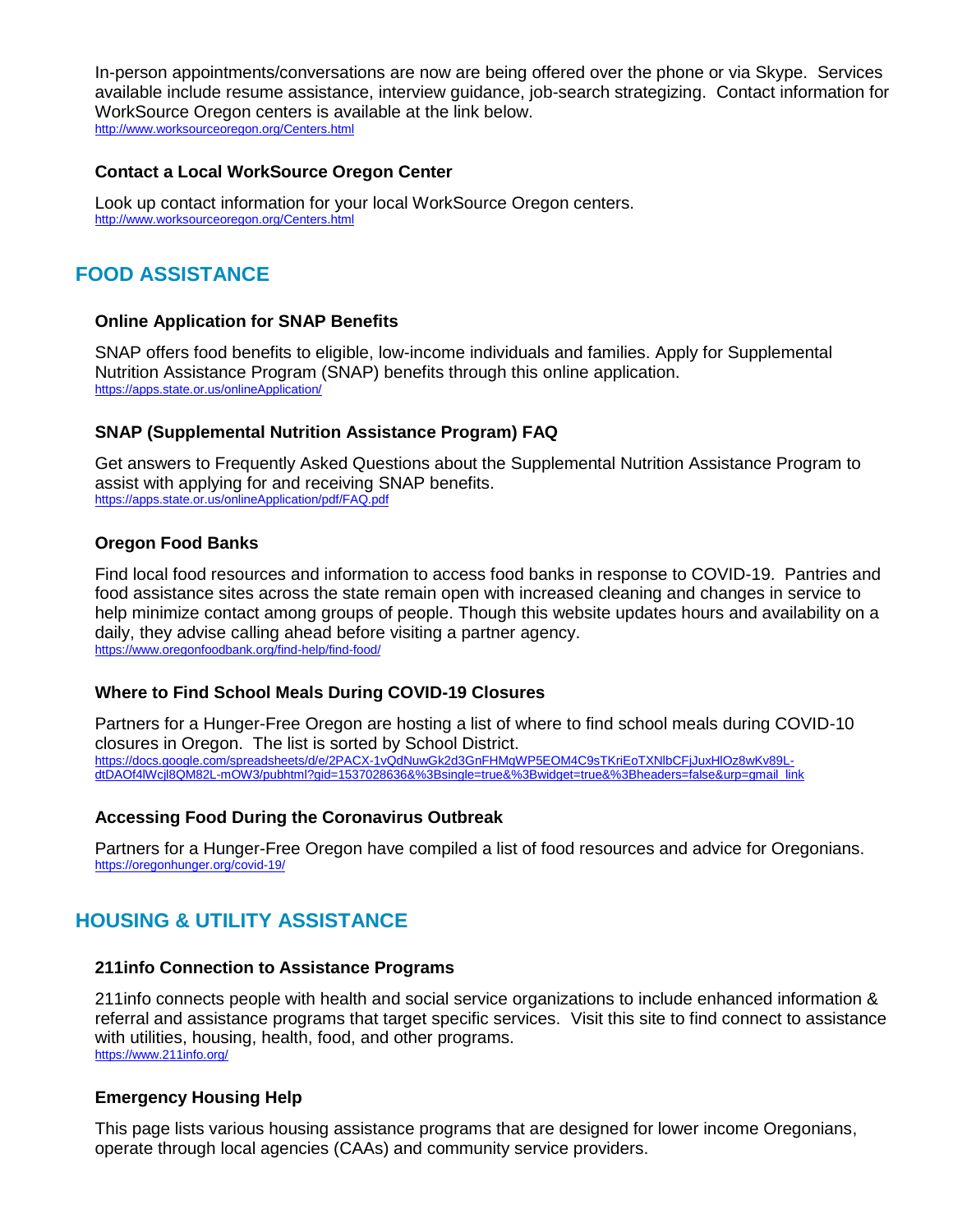# **Oregon Housing and Community Services**

Resources such as foreclosure prevention, homelessness prevention, etc. <https://www.oregon.gov/ohcs/Pages/agency-programs-directory-list.aspx>

## **Low Income Home Energy Assistance Program (LIHEAP)**

The Low Income Home Energy Assistance Program (LIHEAP) provides low-income Oregonians assistance with their home energy expenses. The LIHEAP program includes bill payment assistance, energy education, case management, and home weatherization services. <https://www.oregon.gov/ohcs/pages/low-income-energy-assistance-oregon.aspx>

## **Oregon Energy Assistance Program (OEAP)**

The Oregon Energy Assistance Program (OEAP) is a low-income electric bill payment assistance program for customers of Pacific Power and Portland General Electric. The purpose of this program is to effectively reduce service disconnections to those customers. <https://www.oregon.gov/ohcs/pages/oregon-energy-assistance-program.aspx>

## **Oregon Financial Aid and Assistance Programs**

Find financial help, government assistance programs, and grants in all cities and counties in Oregon. Resources include help with rent, utilities, child care, and prescription drugs. [https://www.needhelppayingbills.com/html/oregon\\_assistance\\_programs.html](https://www.needhelppayingbills.com/html/oregon_assistance_programs.html)

# **Oregon Energy Fund**

Oregon Energy Fund provides funds for energy assistance to 30+ partner agencies and nonprofits throughout Oregon.

<https://www.oregonenergyfund.org/energy-assistance/>

# **HEALTH CARE OPTIONS & MEDICAL ASSISTANCE**

## **Oregon Health Authority COVID-19 Updates**

Updates about the latest information on the COVID-19 outbreak and other fact sheets. [www.healthoregon.org/coronavirus](http://www.healthoregon.org/coronavirus)

## **COVID-19 Testing Coverage**

The state has reached an agreement with several health insurance companies to waive co-payments, coinsurance, and deductibles for their customers who need COVID-19 testing. This page gives details on what is being covered and which companies are participating. <https://dfr.oregon.gov/insure/health/understand/Pages/coronavirus.aspx>

## **COVID-19 Resources for Managing Stress**

The U.S. Department of Veterans Affairs offers a page of resources to manage stress for anyone experiencing stress reactions due to the impact of COVID-19. Links to stress management resources for community leaders and health care workers are also included. <https://www.ptsd.va.gov/covid/index.asp>

## **Health Coverage Options**

OregonHealthCare.gov offers resources to connect Oregonian's to health coverage options. <https://healthcare.oregon.gov/Pages/index.aspx>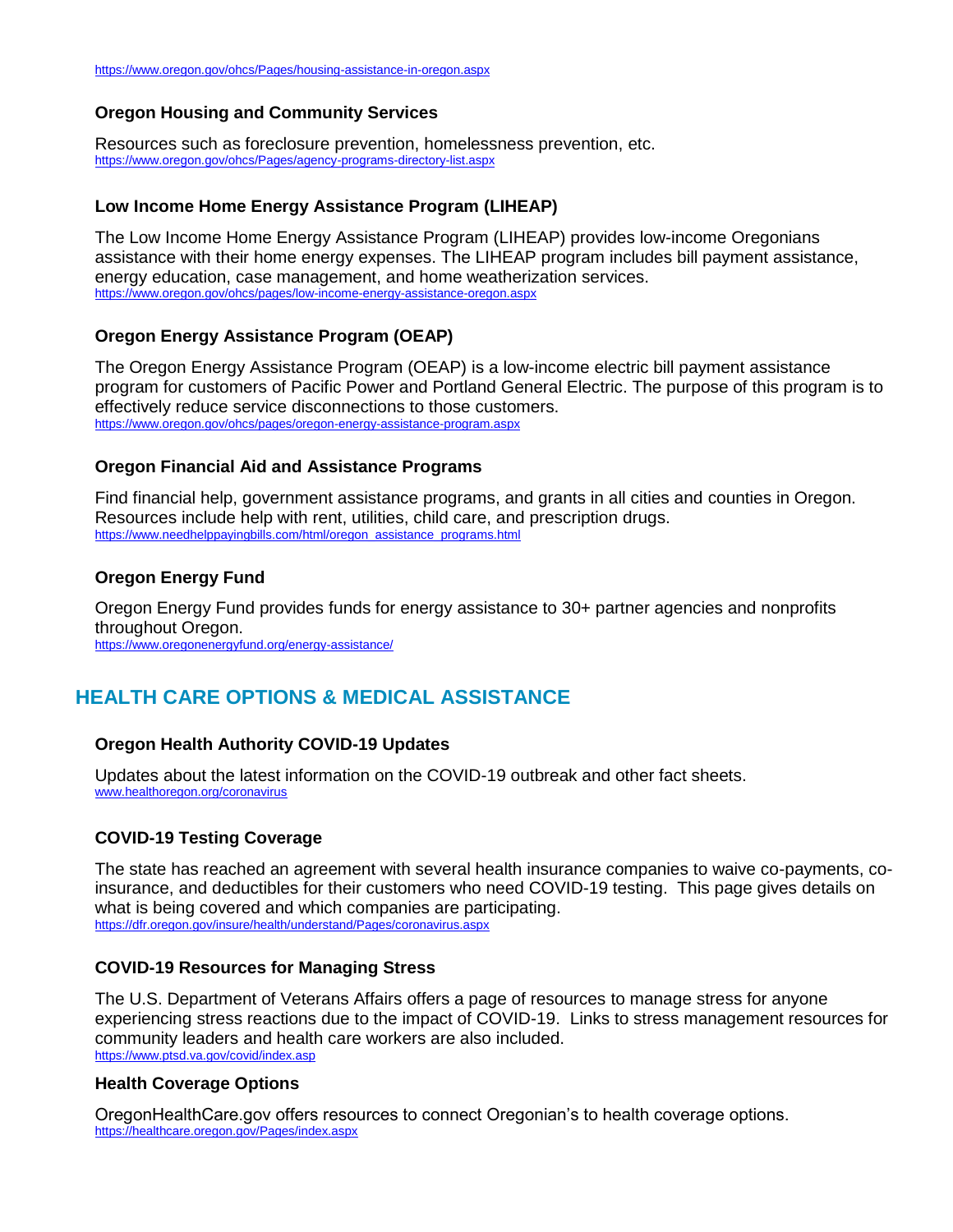# **Oregon Health Plan**

The Oregon Health Plan (OHP) provides health care coverage for Oregonians from all walks of life. This includes working families, children, pregnant women, single adults and seniors. <https://www.oregon.gov/oha/hsd/ohp/pages/index.aspx>

# **COBRA**

The Consolidated Omnibus Budget Reconciliation Act (COBRA) gives workers and their families who lose their health benefits the right to choose to continue group health benefits provided by their group health plan for limited periods of time under certain circumstances such as voluntary or involuntary job loss, reduction in the hours worked, transition between jobs, death, divorce, and other life events. <https://www.dol.gov/general/topic/health-plans/cobra>

## **COBRA Plans Explained & Alternatives**

This page from My Oregon Health Insurance explains COBRA plans and offers possible solutions and alternatives to save your family money. <http://www.myoregonhealthinsurance.com/cobra.html>

## **Free Clinics in Oregon**

An online directory of free and affordable health clinics in Oregon. Most clinics listed in the database receive federal grants, state subsidies, or are owned and operated by non-profit organizations and provide services that are either free or at a reduced rate. <https://www.freeclinics.com/sta/oregon>

## **Oregon Financial Aid and Assistance Programs**

Find financial help, government assistance programs, and grants in all cities and counties in Oregon. Resources include help with rent, utilities, child care, and prescription drugs. [https://www.needhelppayingbills.com/html/oregon\\_assistance\\_programs.html](https://www.needhelppayingbills.com/html/oregon_assistance_programs.html)

# **ASSISTANCE FOR VETERANS**

## **Military Heroes Fund COVID-19 Emergency Financial Relief Program**

The COVID-19 Emergency Financial Relief Program was created to provide financial assistance to all Veterans, Active Duty, Reserves and National Guard who are experiencing a financial setback due to the negative economic effects of the COVID-19 pandemic. The grant amount will support 1 month of payment up to \$1500 in the following areas: Rent, Mortgage, Auto Loan/Lease, Utilities (Electric, Water, Heat). <https://penfedfoundation.org/apply-for-assistance/coronavirus-emergency-financial-assistance/>

# **STUDENT LOAN DEFERMENT**

## **Coronavirus Forbearance Info for Student Loans**

To provide relief to student loan borrowers during the COVID-19 national emergency, federal student loan borrowers can be placed in an administrative forbearance, which allows you to temporarily stop making your monthly loan payment. Read the borrower Q&As to learn more, and contact your loan servicer to find out your specific options.

<https://studentaid.gov/announcements-events/coronavirus>

# **TAX RELIEF**

**ODR Tax Relief Options**